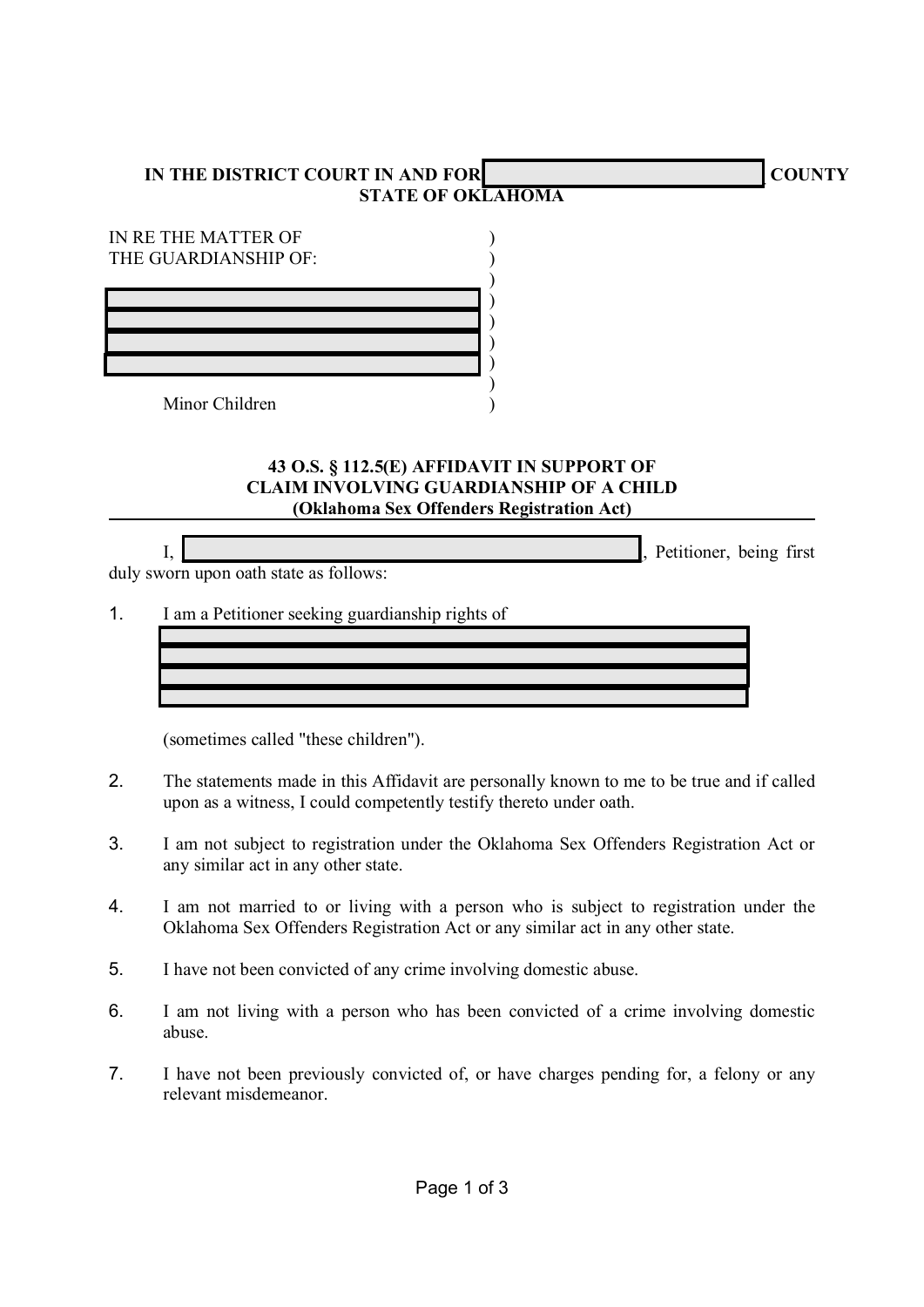- 8. No one is living with me or is frequently present in my home who has previously been convicted of, or has charges pending for, a felony or any relevant misdemeanor.
- 9. I understand that as Guardian of these children, under no circumstances shall this child be left in the custody of any person who:
	- a. Is subject to registration under the Oklahoma Sex Offenders Registration Act or any similar act in any other state;
	- b. Is married to or living with a person, subject to registration under the Oklahoma Sex Offenders Registration Act or any similar act in any other state;
	- c. Is convicted of any crime involving domestic abuse;
	- d. Is married to or living with a person convicted of a crime involving domestic abuse; or
	- e. Who has previously been convicted of, or has charges pending for, a felony or any relevant misdemeanor.

Anything further, Affiant saith not.

DATED this  $\_\_\_\_\$  day of  $\_\_\_\_\_\$ , 20 $\_\_\_\$ .

 $\overline{a}$ Signature of Petitioner